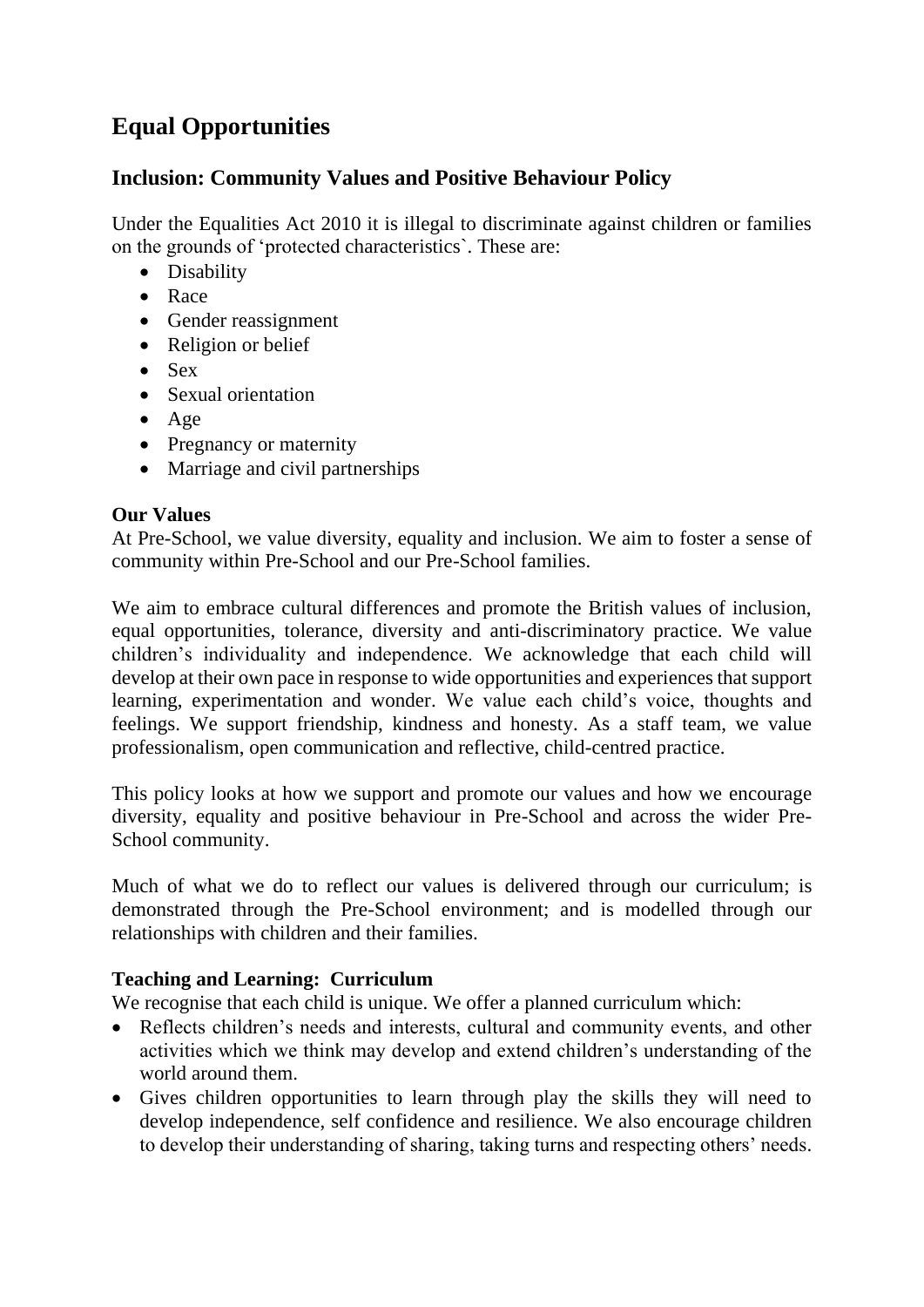- Gives children opportunities to talk about their own feelings and behaviour, to understand the impact that their behaviour has on others, and to explore the feelings and thoughts of others.
- Helps children learn how to keep themselves safe and to consider the safety and wellbeing of others.
- Invites children to share experiences from their own families and extended families, and to explore the experiences of others.
- Invites children to explore and experience the religions and beliefs within the Pre-School community, the local community, and the four principle world faiths.
- Challenges stereotypes based on gender, faith, disability, age or any other characteristic

We differentiate the teaching and learning opportunities we provide, so that they are accessible to all children.

More information on how we plan, deliver and assess our curriculum; and support children as individual learners, can be found in our Teaching and Learning Policy, and our Supporting Children with Special Educational Needs Policy.

# **The Pre-School Environment and Resources, Toys and Equipment**

We aim to offer role play, puzzles, books and other toys that represent and reflect:

- diverse languages, faiths, cultures and communities;
- the contribution of children and others with disabilities or impairments;
- the contribution of people of all ages within the family and community;
- different family structures and compositions;
- equality of opportunity across genders. All our resources, including dressing up, are open freely to both boys and girls. Play is not limited on the basis of gender.

We aim to ensure that the Pre-School hall, garden, resources and materials are accessible to children and families with impairments, disabilities or other special needs. We will take reasonable steps to make adjustments to ensure that our facilities and materials are accessible to all.

We reflect different faiths, cultures, beliefs and festivals through the food we offer at snack time or during structured activities. Parents may be invited to contribute particular foods that reflect their home or ancestral communities.

## **Relationships: Parents and Others**

We aim to foster positive relationships with parents and the wider Pre-School community. We do this by:

- Ensuring our admission to Pre-School is open to all. Our admissions arrangements are regularly reviewed, published and clear.
- Ensuring our fee structure is published and clear. It is reviewed regularly, and arrangements can be discussed with families who do not qualify for government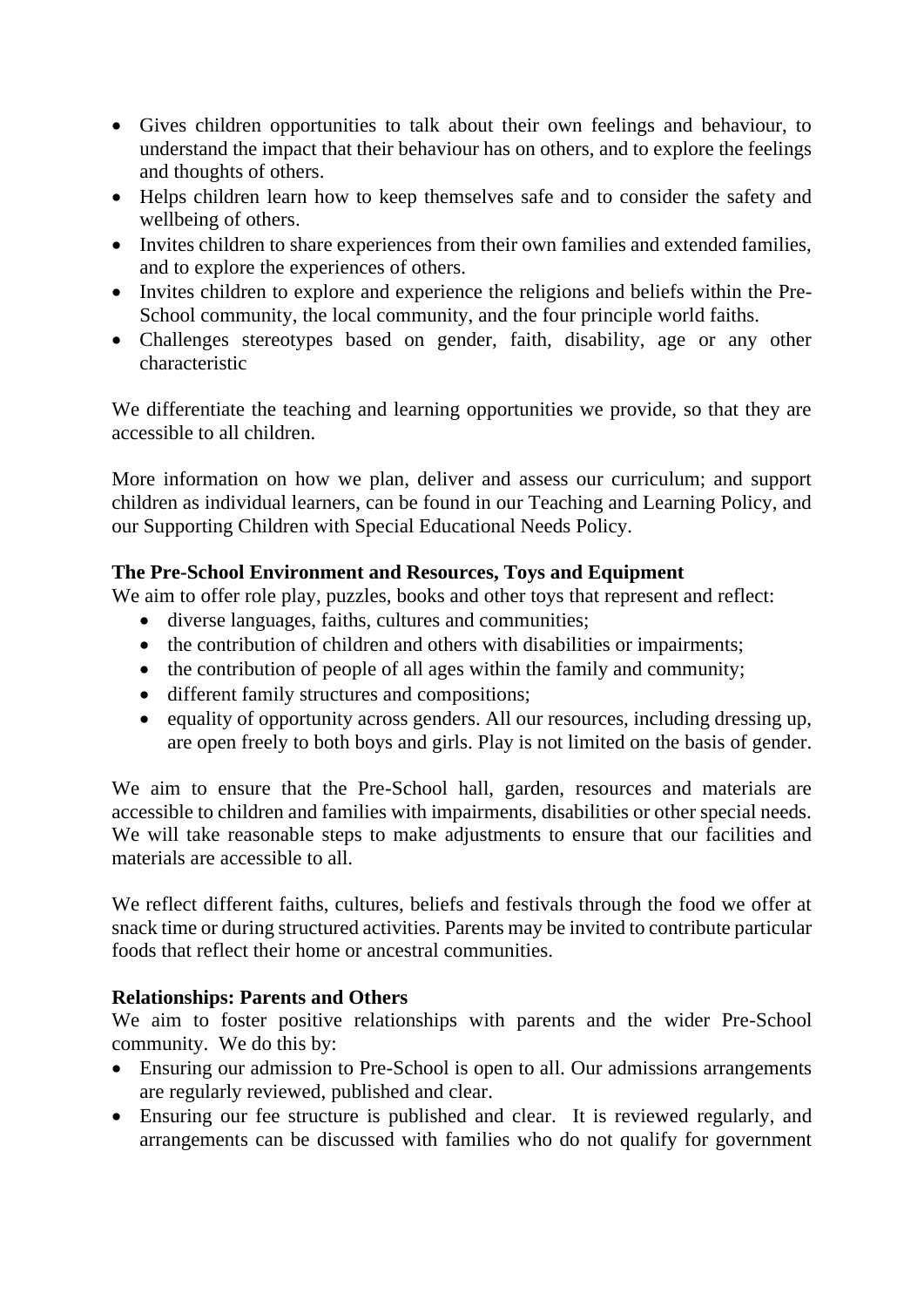grants (FEEE), and who may face financial difficulties, to allow their child to attend or continue to attend Pre-School.

- Encouraging parents to become involved in the Pre-School, attending events, coffee mornings, stay and play sessions or by becoming involved in our Parent Committee. Where appropriate, we also welcome members of a child's extended family to attend events, coffee mornings and stay and play.
- Ensuring that information about Pre-School activities, events, curriculum, policies etc is shared across our parent community. We share information in a range of ways including by email, on our website, in book bags and through our Parent Handbook. We will take steps to support parents who may find it difficult to access written information; or who need help to read or understand English.

We will not tolerate and will challenge any discriminatory behaviour or comments within our parent community.

More information on admissions and fees can be found in our Admissions Policy. More information on parental involvement and behaviour can be found in our Parental Involvement and Behaviour Policy.

#### **Our Staff Team**

Our staff recruitment procedures support equality of opportunity and we aim to reflect diversity in our staff team. We aim to encourage and enable staff to keep their skills, knowledge and practice in all areas up to date.

We aim to support our staff team in developing their skills and knowledge in all areas including equal opportunities, inclusion and diversity. We also encourage individual staff members to share their own experiences, cultures and communities within Pre-School where appropriate. Discriminatory behaviour or comments by staff to either children or parents will not be tolerated and may result in disciplinary action. Staff may whistle-blow on the basis discriminatory behaviour.

More information on our staff recruitment, training and development can be found in our staffing and employment policies.

## **Relationships: Promoting Children's Positive Behaviour within Pre-School**

Very young children may find it difficult to manage and regulate their feelings and emotions. Children learn to manage their behaviour, and to understand simple routines and boundaries. Their learning and development in these areas are set out within the Early Years Foundation Stage (EYFS), mainly but not exclusively within 'Personal, Social and Emotional Development'.

At Pre-School we aim to support children in developing the skills, strategies and understanding they need to manage their emotions, feelings and behaviour in a developmentally appropriate way. This policy sets out our strategies for doing so.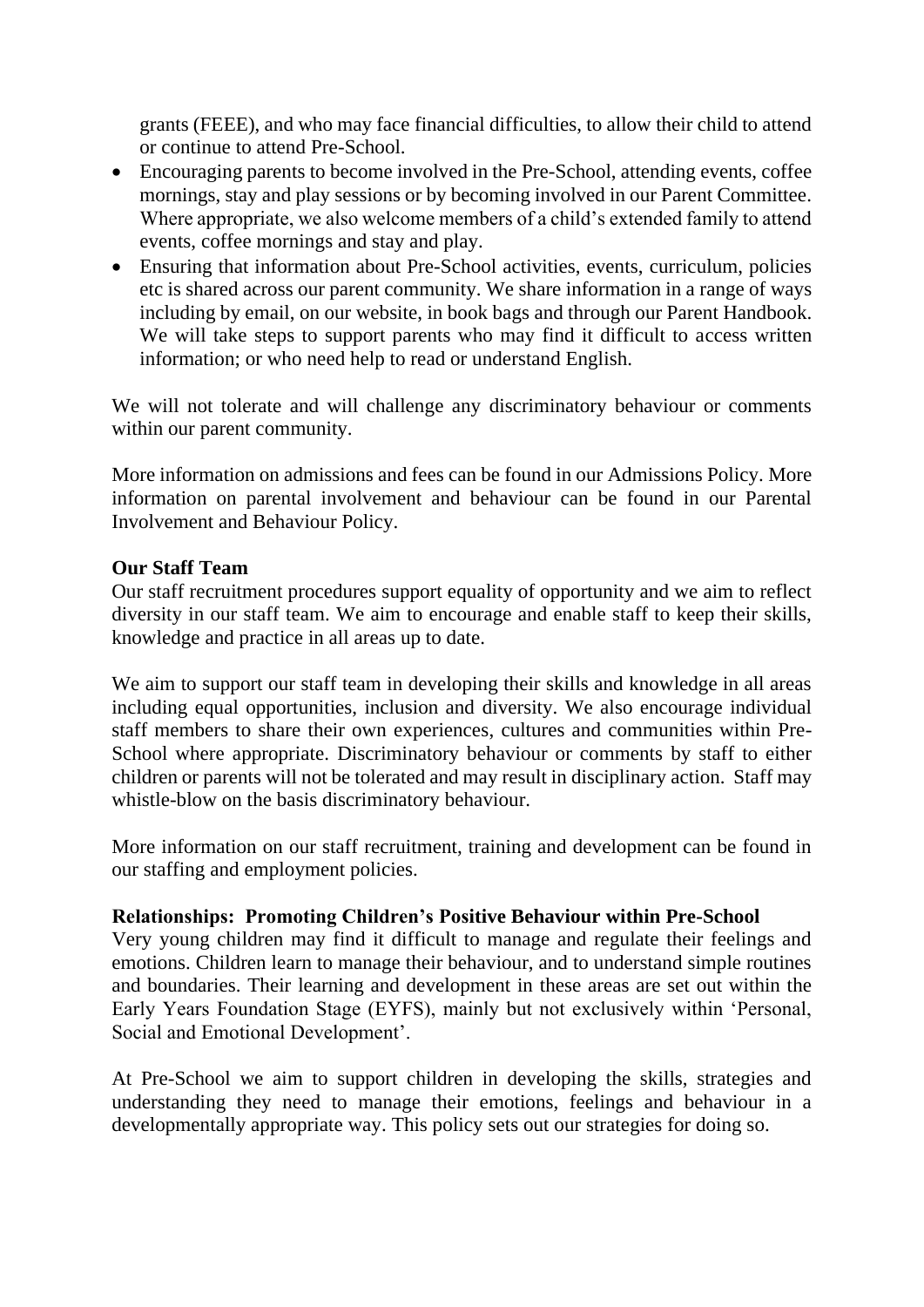# **The Golden Rules**

We have five golden rules which underpin how we expect children at Pre-School to behave. The golden rules are displayed and are shared with parents/carers. Staff remind children about the golden rules on a regular basis. The golden rules are reviewed regularly and updated as appropriate.

Our golden rules are:

- We walk indoors
- We share our toys
- We are kind
- We listen to grown ups
- We use indoor voices indoors

We present the golden rules to children in a positive way, and remind children about the behaviour we expect, rather than comment on the behaviour we do not want. For example, we ask children to 'walk' indoors, rather than ask them to 'stop running'.

Adults in the setting: staff, volunteers etc, are also asked to model the golden rules.

## **Hurting other children, Inconsiderate Behaviour and Bullying**

We recognise that young children may at times demonstrate inconsiderate or difficult behaviour when asked to follow routines or rules by an adult; or when playing with other children. We also understand that children may hurt each other, either deliberately or by accident, when playing together. We understand that, at this age, children's behaviour will reflect their feelings and emotions. We recognise that the behaviour we see at Pre-School may sometimes reflect children's experiences at home.

In general, we do not accept that children of Pre-School age will 'bully' another child. Bullying involves the persistent physical or verbal abuse of another child or children. It is characterised by the intent to hurt, is often planned and accompanied by the awareness of the impact of the bullying behaviour. We do, however, recognise that children at Pre-School may say hurtful things to others; and may comment, sometimes negatively, on apparent differences they see.

Where a child may say or do something that upsets another; challenges our golden rules; or challenges our established Pre-School routines we will:

- Take the child aside and speak to them about their behaviour. At all times, staff will remain calm and their voices even. We will explain why the behaviour is unwanted – that it hurts or upsets another, or makes an adult sad as rules are broken, for example. If another child is upset, we may identify the impact of the inconsiderate behaviour. We will tell children the behaviour we would like to see. We will monitor the child for more positive behaviour and will offer praise when we see (or hear) it.
- Staff will take time to comfort a child who is upset by another, and to offer them reassurance and positive support until they feel better and are happy to return to play.
- Where it is developmentally appropriate to do so, we may ask children to apologise or say sorry to each other or to staff.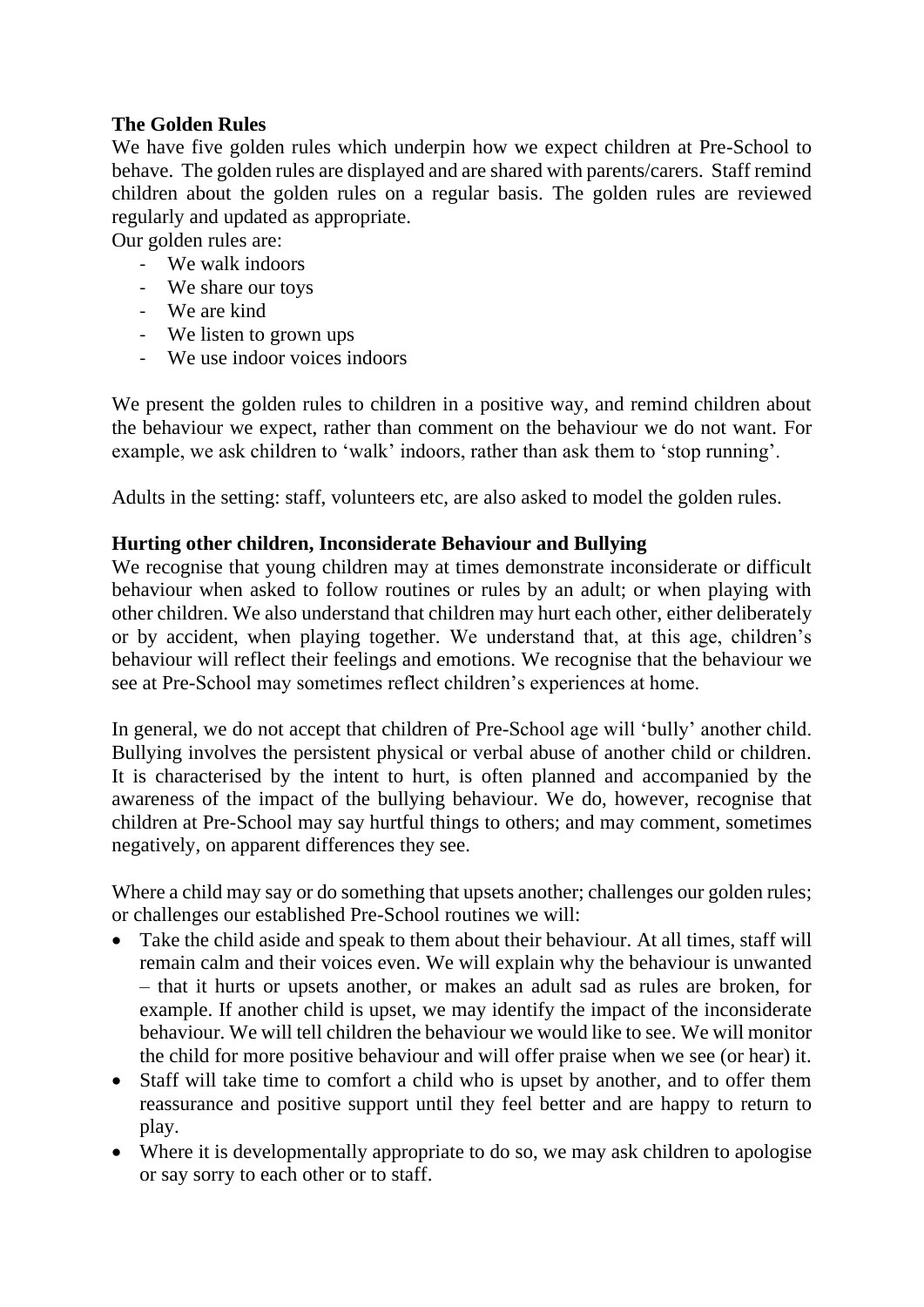If conflict occurs over a toy or a resource, alternatives are offered and/or children are supported to take turns. Where necessary, staff may use visual or other timers to support turn-taking.

If inconsiderate behaviour continues, despite staff warnings and support, a child may be asked to take some time out Children may be asked to sit in a quiet area, or on a chair, and to reflect on their behaviour. Children will be given a short time limit and will be monitored throughout. Children will always be given 'calm down time' within the main hall or garden. Whilst they may be asked to move away from others, particularly those with whom the conflict is occurring, children will never be left or isolated when being asked to take some time out. Children will be supported when finishing their time out, and will be encouraged to play positively, or supported to become engaged in a positive activity.

Parents will be informed if their child has consistently needed 'time out' during the session or over a number of sessions.

We aim to prevent difficult or inconsiderate behaviour by identifying possible triggers, providing timely distractions, and supporting positive behaviour through praise. Where appropriate, we may also suggest activities such as a sticker chart, or a short note home to parents in the child's book bag book, to help acknowledge and record positive behaviour.

#### **Tantrums**

We acknowledge that children who are very upset or angry are unable to process verbal instructions and may reject or find difficult touch or reassurance from an adult. Children who tantrum at Pre-School will be monitored closely by staff. Staff will make sure the child is safe and does not pose a threat to themselves or to others. If it appears that the child who is upset may hurt themselves or another, a member of staff may lift and move them to a place of safety. Once there, the member of staff will let the child go. If the child seeks to return to an area which could be unsafe, staff may block the child's access to these spaces. Staff will continually observe the child. Once a child is becoming more open to listening and reassurance, staff will offer support and comfort as appropriate. Staff will acknowledge a child's feelings and the strength of their emotions whilst continuing to promote and support positive behaviour in line with the golden rules.

We will not physically restrain a child unless it is very clear that not to do so would result in harm to the child or to another (including staff). Staff who may hold a child to restrain them must do so in the sight of other staff members. If the incident occurs in the garden, staff will call for assistance as soon as it possible Staff will release the child as soon as possible, and as soon as it becomes clear that the child is no longer at risk of harm or hurting another. If a child is physically restrained, the matter will be recorded in the Incident Form (in the Safeguarding file) and parents will be informed.

If staff believe the child's behaviour may continues to be a risk to themselves or the wellbeing of others, we may contact the child's parents/carers and ask them to collect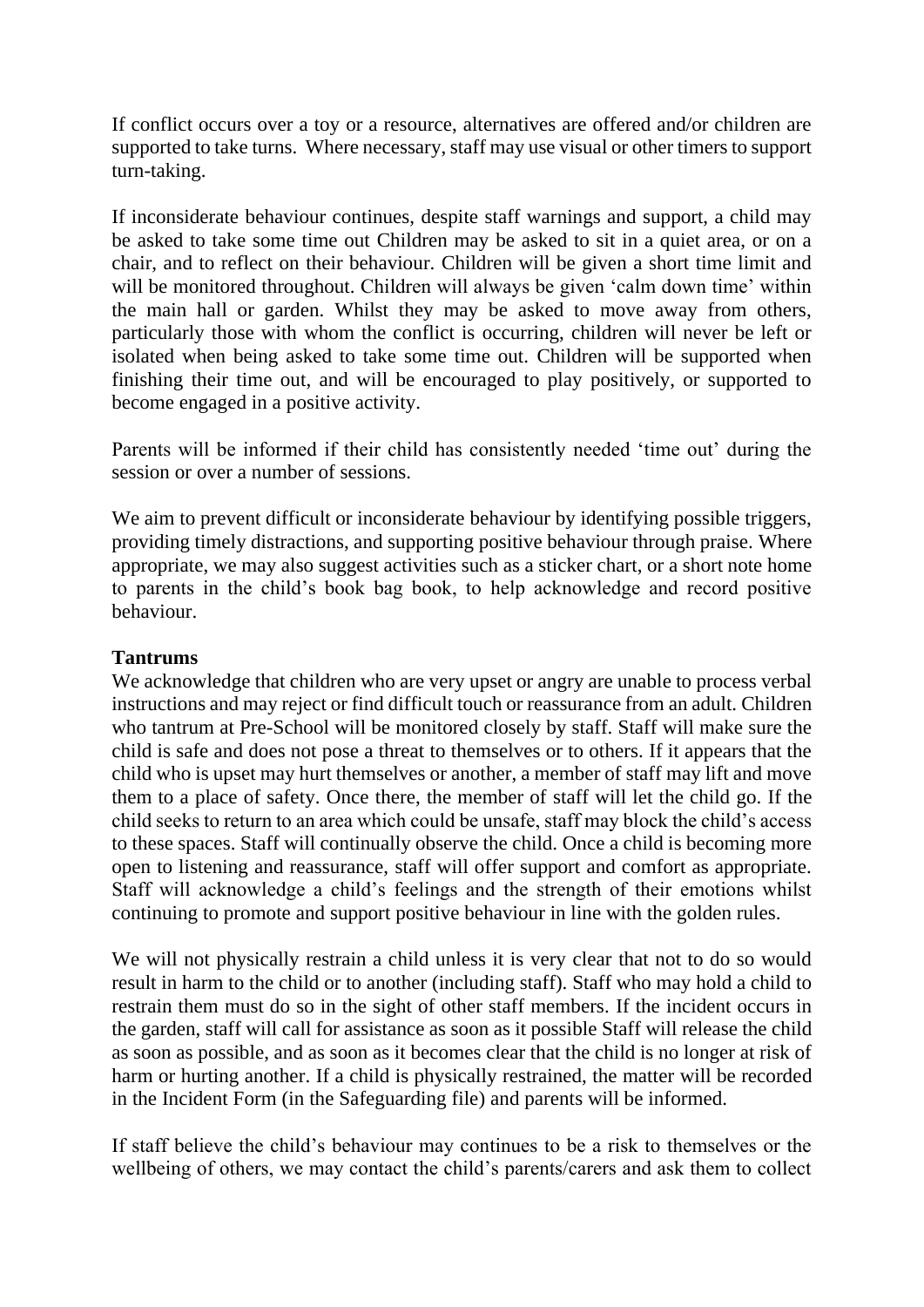the child from Pre-School. We will discuss with the child's parents/carers the appropriate steps for managing the child's behaviour at Pre-School.

## **Continuing Difficult Behaviour**

If a child's behaviour continues to be difficult, we will speak with their parents/carers. We aim to explore the reasons behind the behaviour and to identify any possible triggers. We acknowledge that changes at home, even positive changes such as a new baby, can cause negative changes in behaviour at Pre-School.

We will discuss with parents the steps we are taking at Pre-School to support positive behaviour and aim to reflect and share practice with parents at home. We will use sticker charts, or comments in a child's book bag book, or other actions agreed with parents, as appropriate.

We will continue to monitor children's behaviour, and in particular if their behaviour changes. If we believe a child's behaviour may reflect or suggest safeguarding concerns at home, we will follow the procedures set out in the Safeguarding: Protecting Children from Abuse policy.

If we believe a child's behaviour may result from a developmental concern, we will follow the procedures set out in the Inclusion: Supporting Children with Special Educational Needs policy.

#### **Smacking or Physical Punishment**

It is illegal for Pre-School staff to smack or physically punish a child (Children Act 2004). Whilst we recognise that the law is different for parents and private carers, we would aim to discuss more positive strategies for managing a child's behaviour if we witness a parent/carer smack a child in the mornings or at home time.

If a child discloses that they have been smacked at home, we will speak with parents/carers except when we believe that to do so may place the child at further risk. This then becomes a child protection issue and we will follow the procedures set out in our Safeguarding: Protecting Children from Abuse policy.

#### **Rough and Tumble Play and Fantasy Aggression**

We acknowledge that some children like physical – rough and tumble – play with each other; and often enjoy play based on fantasy aggression. We allow children to play in this way in line with our golden rules. We ask children not to hurt each other – to be kind – and ensure that all parties involved in the rough and tumble are equally happy to play in that way. We limit time spent playing in this way.

We will not tolerate any play that is unkind or that hurts, demeans or undermines another child.